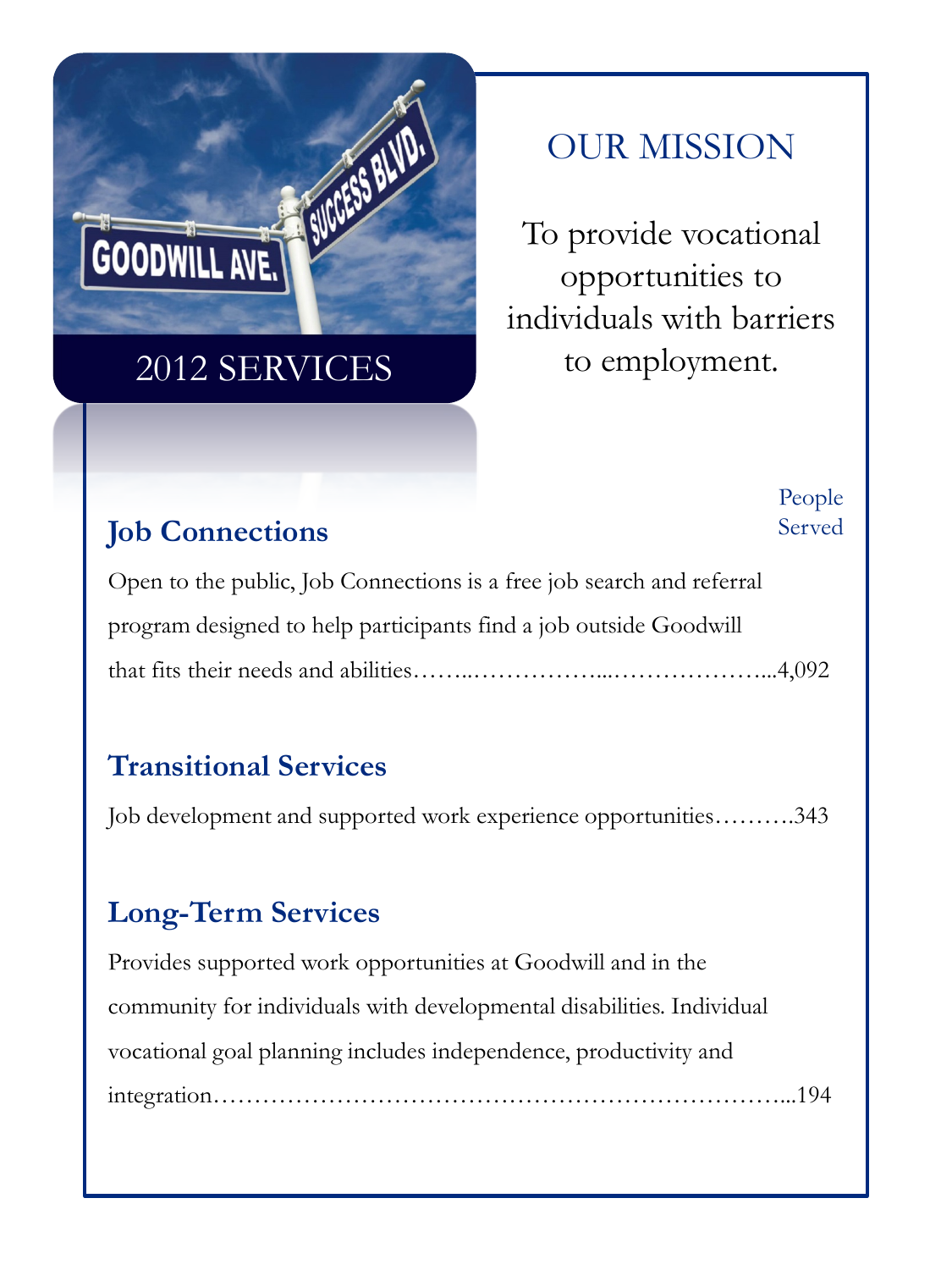

### People Served

| Working Poor/Incumbent Worker/Underemployed1,392 |  |
|--------------------------------------------------|--|
|                                                  |  |
|                                                  |  |
|                                                  |  |
|                                                  |  |
|                                                  |  |
|                                                  |  |
|                                                  |  |
|                                                  |  |
|                                                  |  |
|                                                  |  |
|                                                  |  |
|                                                  |  |
|                                                  |  |
|                                                  |  |
|                                                  |  |
|                                                  |  |
|                                                  |  |
|                                                  |  |
|                                                  |  |

\**An individual may qualify in one or more of the above categories.*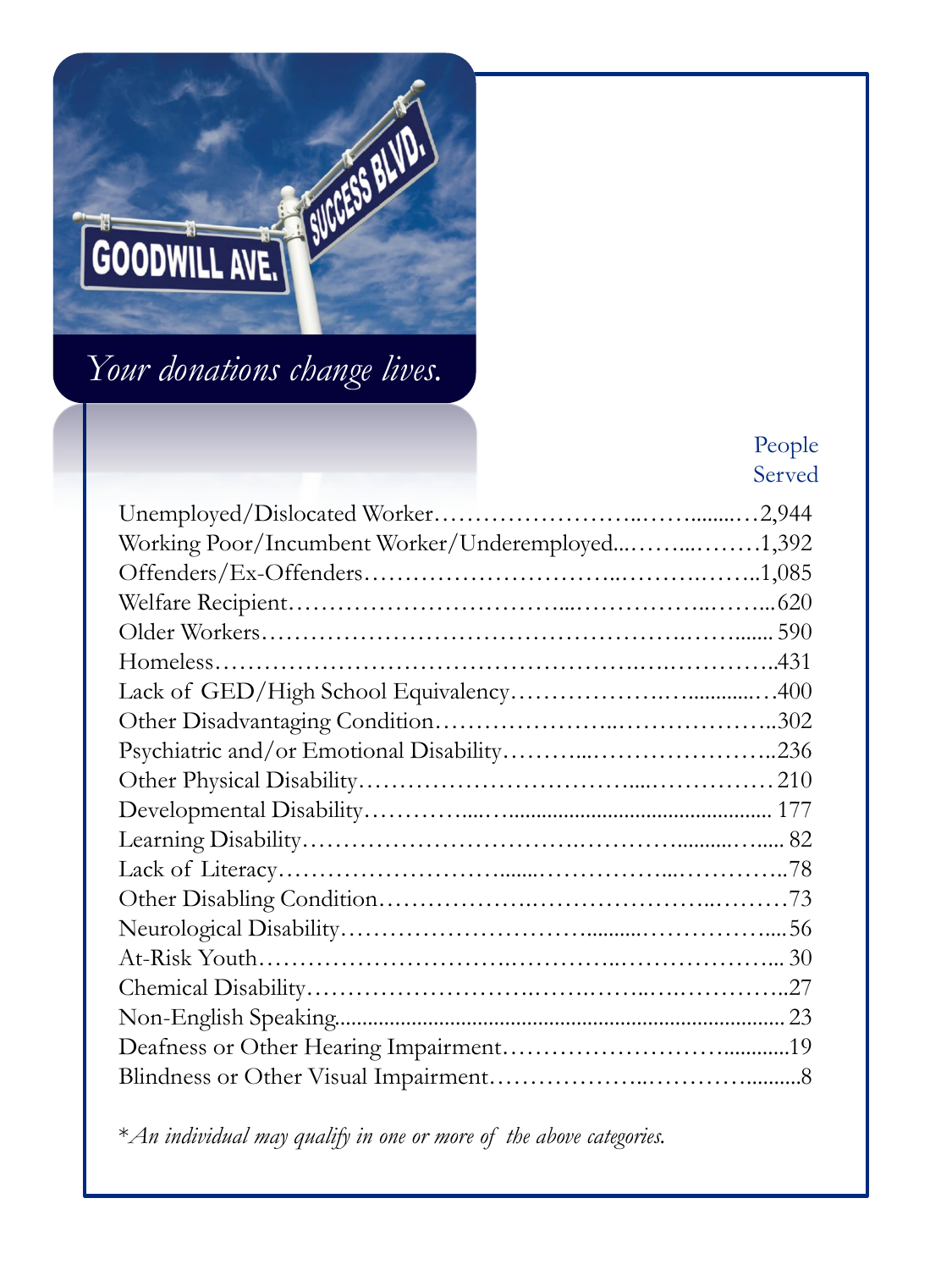

### **What Our Community Provided to Goodwill**

### **What Goodwill Returned to Our Community**

| Occupancy (rent, utilities, insurance, interest, etc.)\$ 2,287,178 |  |
|--------------------------------------------------------------------|--|
|                                                                    |  |
|                                                                    |  |
|                                                                    |  |
|                                                                    |  |
|                                                                    |  |